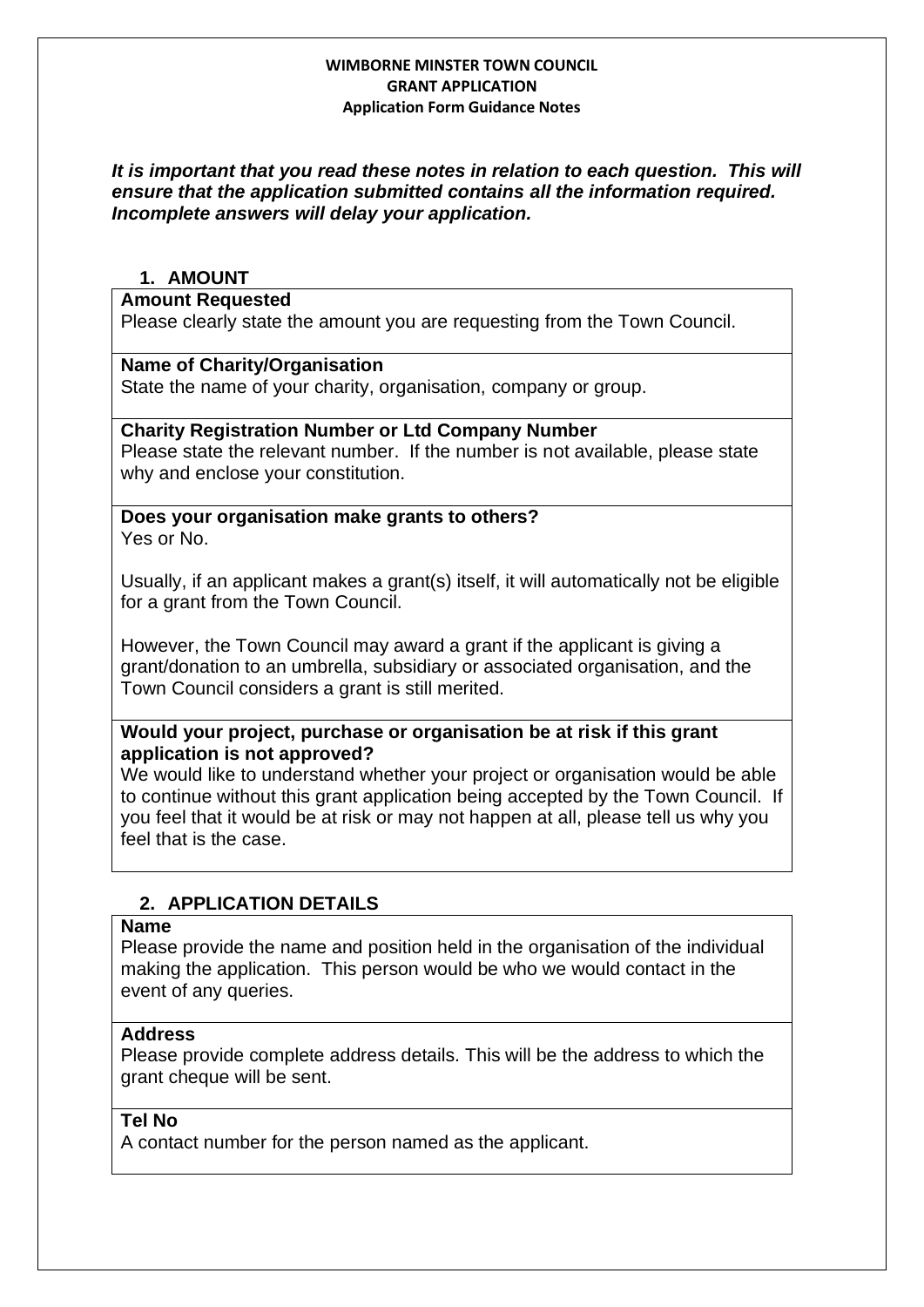#### **Email**

This is the email address of the person named as the applicant.

# **3. PURPOSE**

## **Annual Running cost for support**

Are you applying for costs that would support an organisation with their annual running costs?

## **Specific project support / one off item**

Is this request to enable a specific project? Or does your organisation need to purchase an item(s) as a one-off expenditure that your organisation would be unable to meet the cost of on its own?

## **Funding towards an event**

Is this a request to help fund/support an event?

**4.**

**Use this space to briefly state why you are requesting funding; for example, describe your project or event or state the one-off item you wish to purchase and why. If you are requesting funding for annual running costs, please briefly describe the purpose of your organisation and how the funding would be used.**

Please briefly tell us about your organisation, it's purpose/aims etc and provide a short summary of what your project or event entails. Or detail the item(s) that need to be purchased and why.

# **5.**

# **Does your organisation fund raise?**

If so, please give details for the current and previous financial years, including the amounts raised.

# **6.**

# **Which Demographic does your organisation support?**

Please tell us which demographic is supported by your organisation or to which your project/event is aimed. The Town Council is here to support the residents of Wimborne Minster.

Please indicate where possible, the numbers you support, the membership or user levels, of Wimborne Minster residents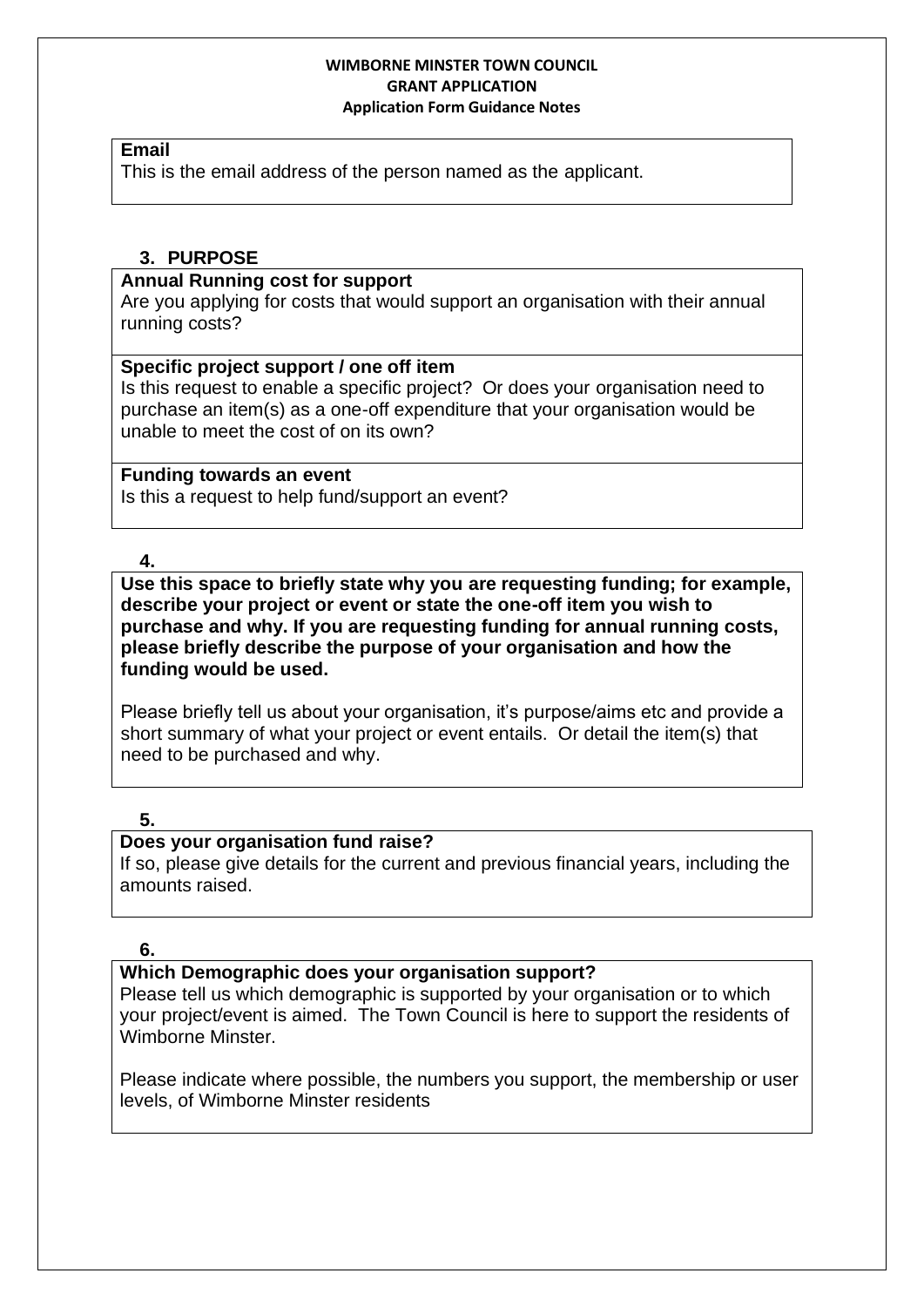### **7.**

# **Please complete the table on Appendix A regarding the Town Council's Priorities**

For specific details of our priorities, please see the list of Town Council Priorities enclosed with your application pack or visit our website [http://www.wimborne.gov.uk/the-town-council/priorities-of-the-council/.](http://www.wimborne.gov.uk/the-town-council/priorities-of-the-council/)

Any grant awards we make must be aligned with at least one of our priorities.

Please tell us which one(s) of those priorities you feel your project or item helps to support and why.

### **8.**

**Is your organisation/project/event accessible to disabled and other minority groups?**

We would prefer that organisations, events, and projects that the Town Council supports are in some way open and accessible to those with accessibility issues.

If you feel that your organisation or specific project will be accessible, please explain how.

### **9.**

**Do you anticipate needing to apply for grants each year from this Council?**  If you feel that your organisation will require ongoing support from the Town Council, please inform us by ticking either yes or no.

### **10.**

# **Will any grant awarded be ring fenced within your accounts for use in Wimborne Minster only?**

Please tell us whether this grant will be placed within a budget whereby it will be spent only for use within Wimborne Minster.

### **11.**

# **Have you applied to any other organisations for grants for the same project/item/event/running costs?**

If so, please indicate to whom you have applied, the amount and when you expect to know whether the funding will be awarded.